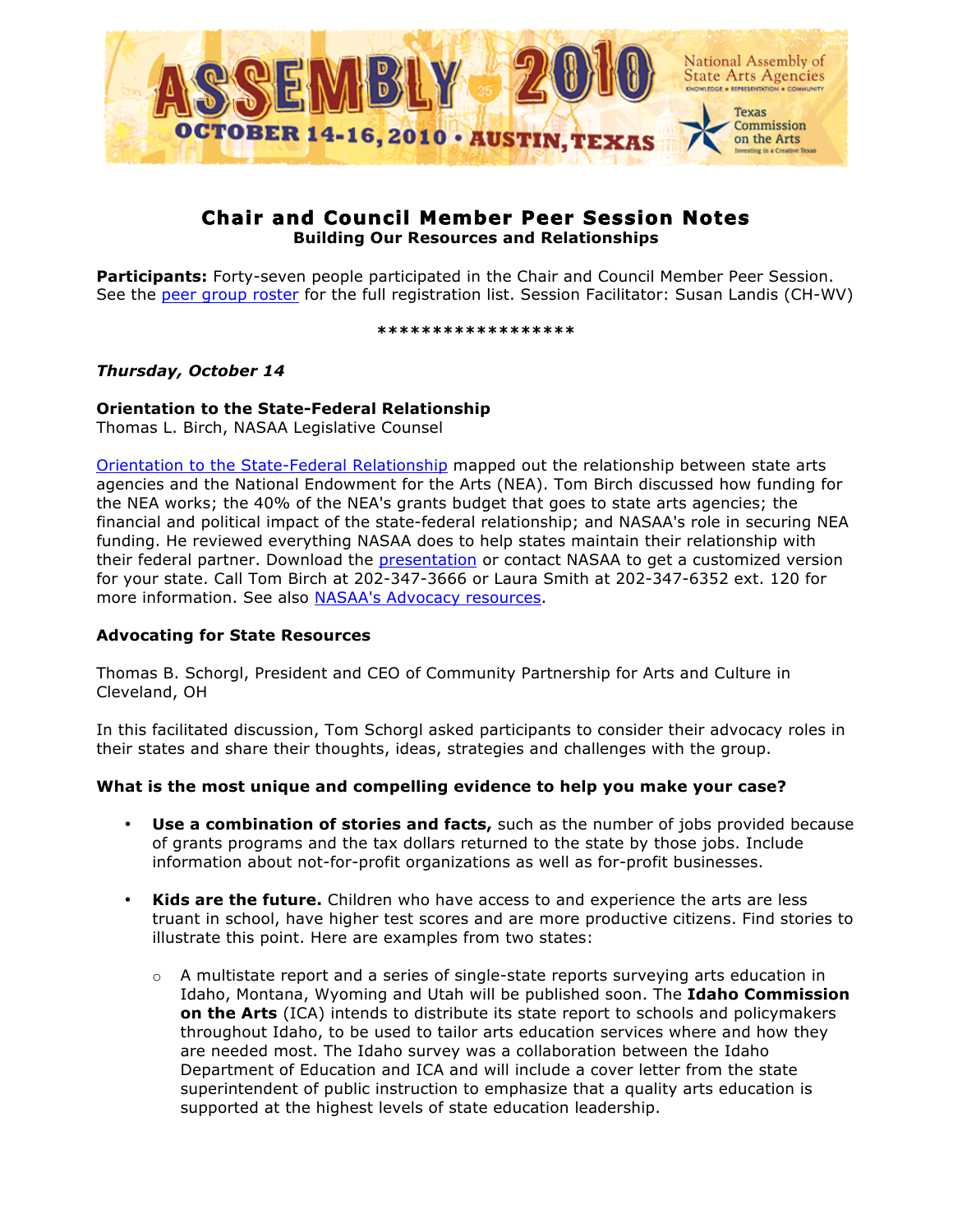- $\circ$  The [Arts in Basic Curriculum \(](http://www.southcarolinaarts.com/grants/aie/aieover.shtml)ABC) Project is a long-term statewide partnership of the **South Carolina Arts Commission,** the South Carolina Department of Education and Winthrop University to integrate the arts into school curriculums. Research on the initiative has provided clear evidence that integrating the arts into school curriculums improves student learning—in the arts and in other subjects. Click [here](http://www2.winthrop.edu/abc/) to learn more.
- **Community revitalization happens through the arts**. Use the indigenous assets of a particular place or region to transform economies around the arts and tourism.

There are many ways to effectively make your case for the arts because they have *intrinsic, economic* and *historical* value. The arts support community vitality, increase civic pride, attract business, enhance education, and preserve cultural traditions. Chairs and council members must spread the word widely about how people use and participate in the arts in their states. Find the specific stories and numbers to support your case. Use evidence at the local level to help you build your case.

### **Who are the best people and groups with whom to join forces?**

In this segment, participants were asked to think broadly and go beyond obvious partners such as artists, arts education programs, arts organizations and state arts advocacy groups.

- **California** is focusing on the entertainment and technology industries, gaming, creative and fashion industries, and the retired teachers union.
- **Oregon** has a cultural trust that showcases everyday culture in all state communities via an annual celebration called [Oregon Days of Culture.](http://www.oregondaysofculture.org/) A website publicizes information about activities and also invites people across the state to submit their "cultural confessions" on-line. Click [here](http://www.culturaltrust.org/about/press_releases/ODoC10 Announcement Release 081310.pdf) for more information.
- **Nevada** is targeting business owners who benefit from business diversification.
- **Wyoming** is working with city planners.
- **New Hampshire** is partnering with property and community developers.
- **Ohio** is focusing on universities.
- **Kansas** is looking for ways to work with banks to provide tax incentives for artists.

Other groups with whom to consider partnerships include:

- transportation groups
- indigenous groups
- neighborhood groups and community development organizations
- hospitals
- unions
- chambers of commerce and convention and visitors bureaus
- political contributors (find ways to engage the major individual donors of winning candidates)
- hospitality and restaurant industry
- university extension programs such as 4-H and Future Farmers
- police
- military

The idea is to identify the major industries and other influential groups in your state and look for ways to work with them. The arts add value to every social issue or challenge we face, and they tangibly improve the quality of life for all citizens. Focusing on the arts and health care, or the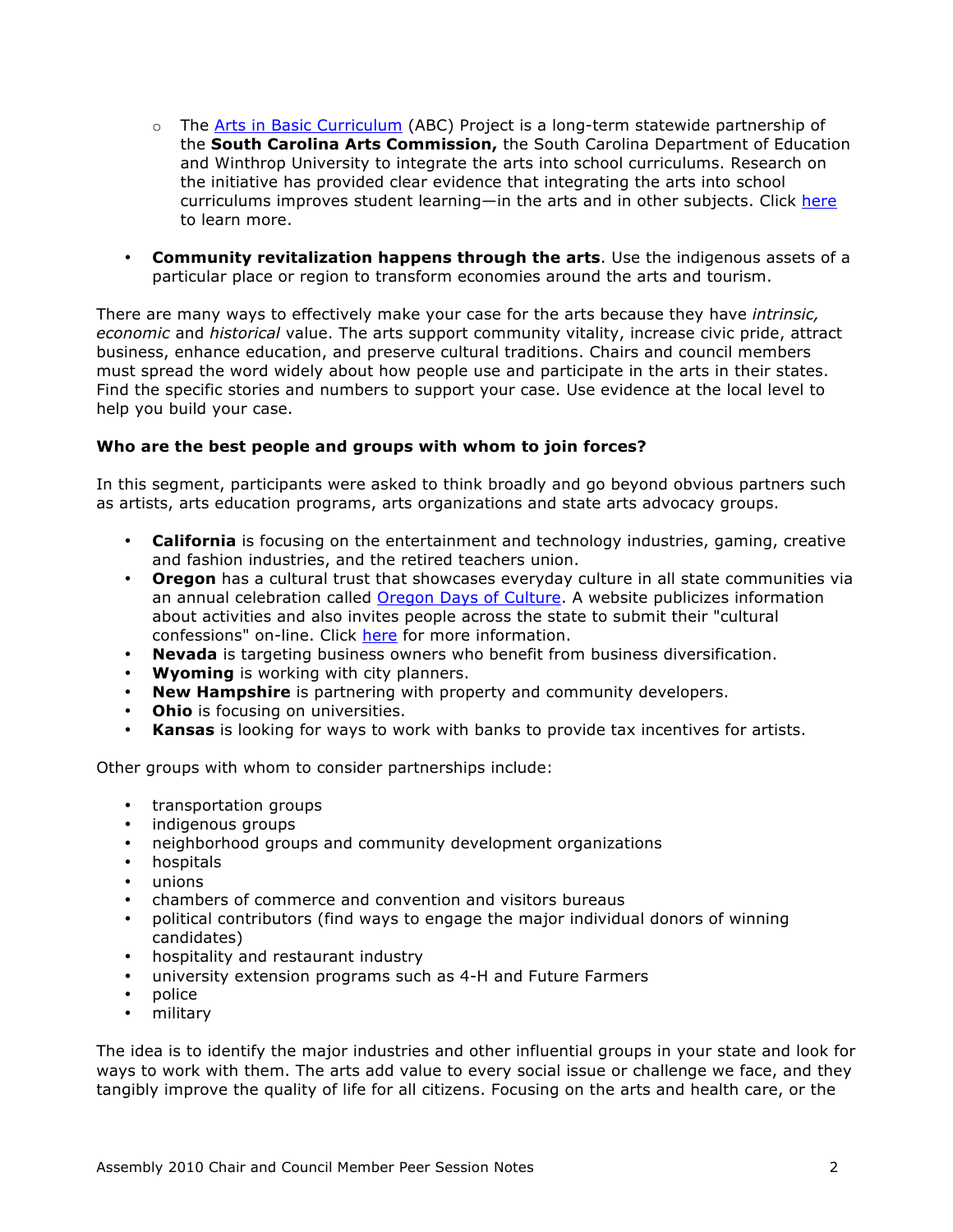arts and jobs, or the arts and global cultural understanding will help others see the bottom line: that the arts can help make all public policy better.

### **How do we fortify our ties with state advocacy organizations?**

- Ask on your applications if applicants are members of your statewide advocacy group and whether they support the joint initiatives of the arts agency and the advocacy organization. [Note: This may not be appropriate in every state. In some states, it may cross a line—real or perceived—about an agency's limitations on lobbying. In other states, it may be entirely acceptable to ask grantees receiving state funds to help advocate for them by supporting the state advocacy organization. You need to determine what is right for your state.]
- Convene a meeting with your state arts agency staff and council members and your statewide advocacy group and invite Tom Birch to do a presentation.
- Put friends and spouses of political leadership on your board.
- Work to increase membership in your state advocacy organization. Council members can explain to the boards of your grantee organizations where the money comes from, where it goes, and the role of the advocacy group in securing those funds. As recipients of public funds, grantees and their boards should be members of their statewide advocacy organizations.
- Work in partnership with statewide advocacy organizations, e.g., get together for statewide arts advocacy days, have joint meetings and run joint campaigns.

### **What is the most important role you play? What would you like to do that you are not currently doing? What's missing?**

- Lean on the administration, the legislative staff and the governor to make sure they're always paying attention to what's going on.
- Help the state's major arts organizations see that they all sink or swim together.
- Host the biennial governor's arts award ceremony.
- Set criteria for our grantees: encourage racial, geographic and economic diversity.
- Talk to legislators and the governor frequently.
- Help tourism agencies understand the value of partnering with the arts agencies.

### **What do we see as our top challenges, concerns or opportunities?**

- Board development: how to make our boards better and make ourselves better as board members
- The role of technology, especially in reaching young people and creating new markets
- Getting our councils to think strategically to go from *surviving* to *thriving* to meet the needs of people in the state
- Taking advantage of partnerships in our states given limited staffs
- The role of the council when a major arts organization gets in trouble
- Changing populations and demographics
- How to increase our funding from the general fund
- Protecting our license plate funding
- Engaging the younger generation to become arts advocates

# *Saturday, October 16*

### **Roundtable Discussion Highlights**

On Saturday, the group broke into roundtables to discuss the following four challenges.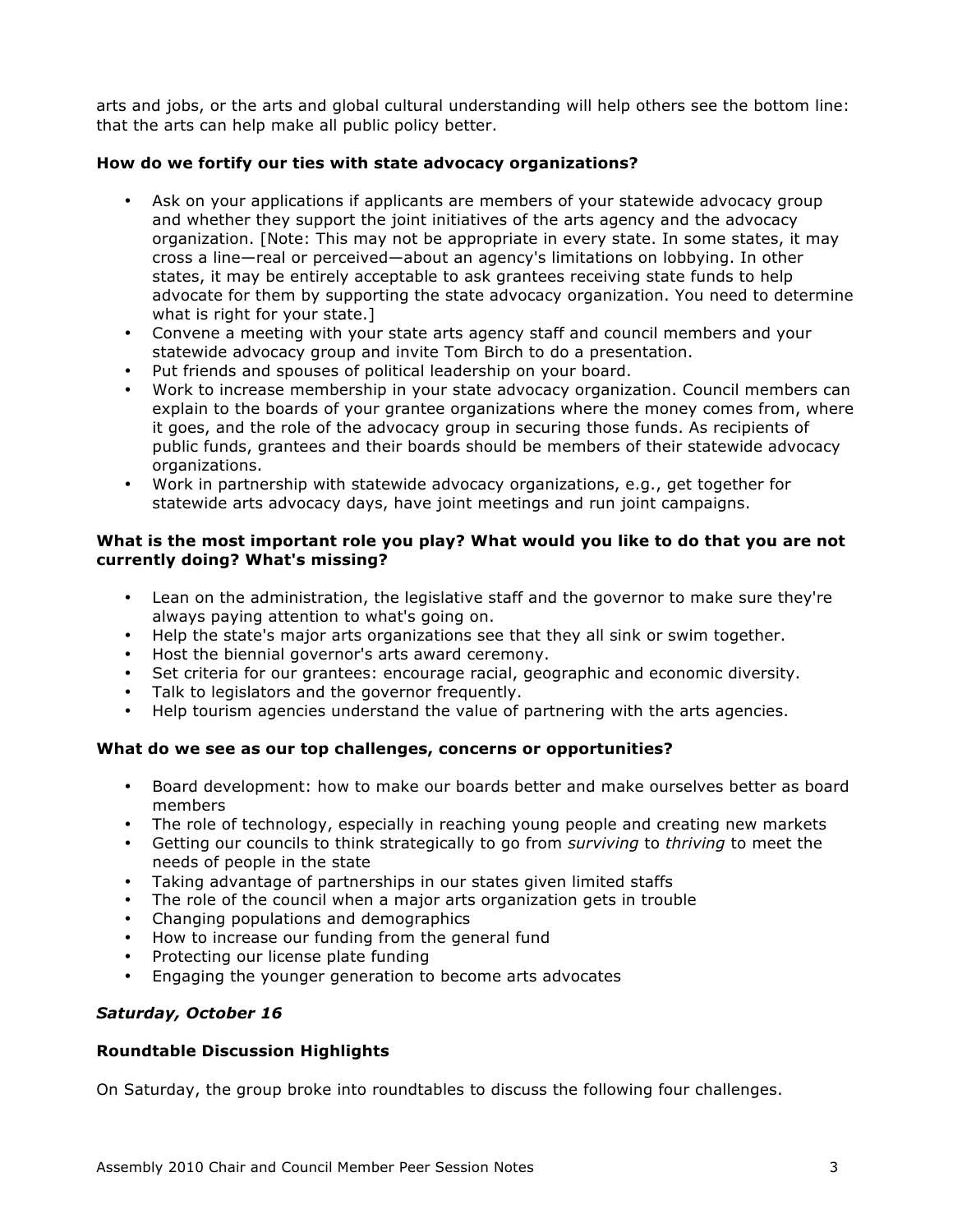### **Rebuilding Resources/Advocacy**

We need to change our message to focus on jobs and revenue to relate to legislators' main concerns. As a general rule, we need to always be attuned to the concerns of policymakers and how we relate to those concerns. Ideas for rebuilding our resources include:

- Expand our relationships. Figure out who has influence, then figure out who influences them.
- Compelling stories, backed up with solid facts and case studies, help us make the strongest case.
- Use research that matters to legislators, such as the [arts policy briefs](http://www.nasaa-arts.org/Research/Key-Topics/Creative-Economic-Development/National-Governors-Association-Center-for-Best-Practices-Arts-Policy-Publications.php) produced by the National Governors Association in collaboration with NASAA. In particular, the Arts and [the Economy](http://www.nga.org/Files/pdf/0901ARTSANDECONOMY.pdf) brief showcases many models of how states use the arts to support economic development.
- Ask arts organizations to include their legislators in their events. Also require them to invite school boards and county commissioners. These people have influence over dollars and also have contacts with legislators.
- Ask grantees write a letter to their legislators.
- Advocate for a license plate program or an arts-specific check-off box on the state income tax form.
- Consider alternative sources of funding, beyond federal and state dollars. Solicit individuals, companies, community foundations and private foundations for state arts agency funds.
- Refocus your advocacy efforts on the local level, including city and county councils. Ask these groups to advocate for the arts at the state level.
- Promote local arts councils. If cities and counties allocate more funding to the arts, states might be motivated to increase support as well.
- Establish a separate statewide arts advocacy group, if you don't already have one. (Some 30 states do have one.)
- Ask teachers to contact parents to ask them to advocate for more arts education funding.
- Get on agendas to give presentations about the arts, e.g., speak to the association of school boards or your local chamber of commerce.

### **Helping Grantees Become Stronger Advocates**

This group discussed three aspects of how grantees can be better advocates for the arts in their states: how state arts agencies can help grantees directly; things state arts agencies can require of their grantees and constituents; and general information about advocacy, lobbying and political issues.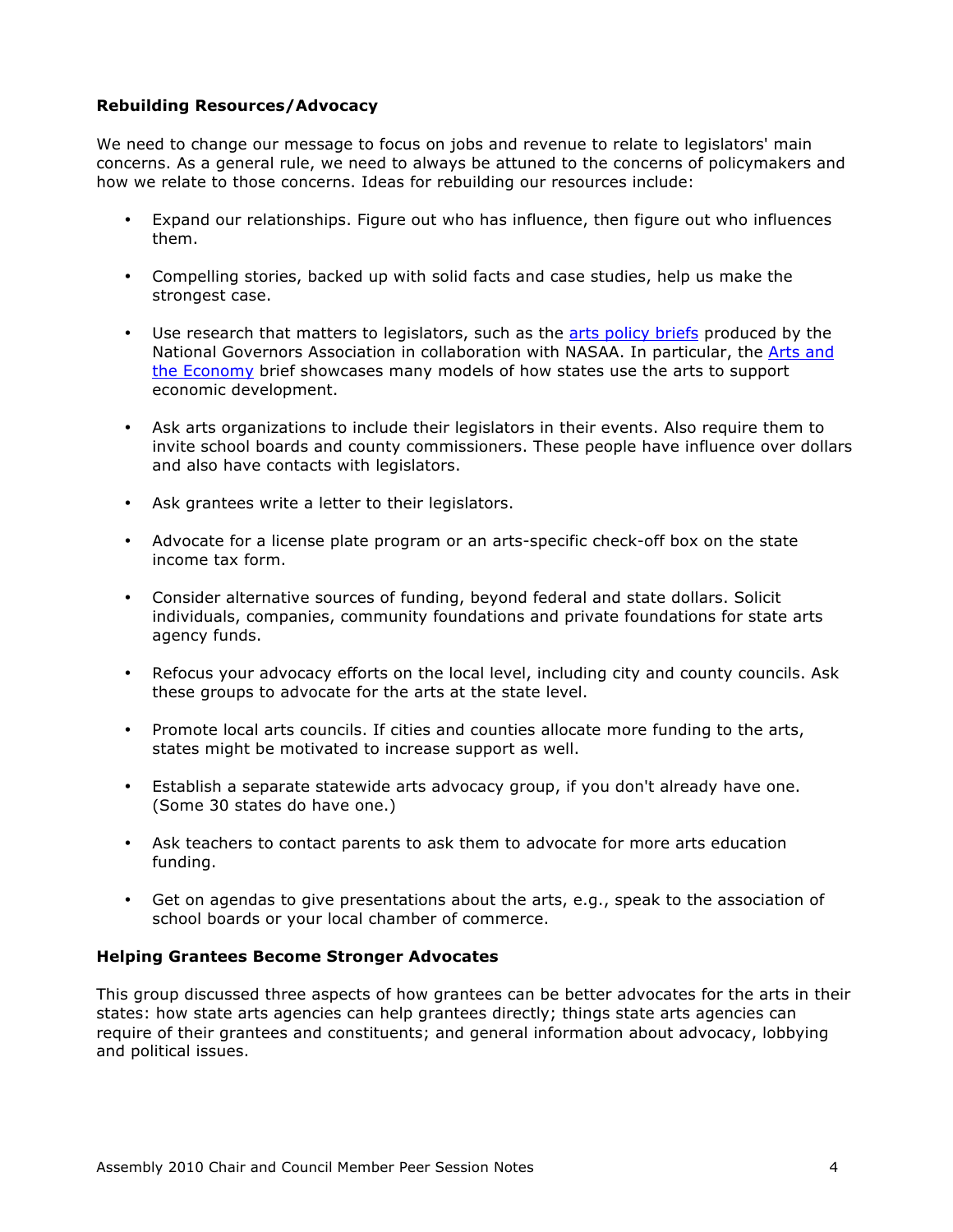### **State Arts Agencies**

- Help grantees understand that advocacy is not just about getting money. It's also about encouraging dialogue within a community. Every constituent has a role to play in talking about the arts in their lives.
- Have legislators give checks to grantees as a media event.
- Have a statewide conference for artists.
- Develop an advocacy toolkit for arts organizations.
- Develop a page on the agency website devoted to arts advocacy.
- Survey politicians on their arts support and publicize the information so that constituents know candidates' positions on the arts.
- Encourage specialty license plate sales. Include a printed insert in every license renewal letter about the plates.
- Have a Facebook and Twitter page through your advocacy group.
- Provide workshops on social media for artists and grantees at locations around the state.

### **Requirements**

- Ask grantees to invite legislators to every event and send follow-up thank-you notes. (Councils provide grantees with address information)
- All grantees must have the state arts agency and NEA logos on all their promotional materials.
- Encourage grantees and council members to be involved in the state advocacy organization.
- Require media coverage of events supported by the state arts agency.
- Include a question on your grant application that asks grantees and potential grantees "What do you do to advocate for the arts?"

### **Political Issues**

- Limit membership in state arts caucuses to make them exclusive groups for committed members.
- Follow advice from legislators and meet with them in their hometown (not while they're in session)
- Focus on elections—the best time to develop a relationship with an elected official is within 48 hours of his/her election.

# **Widening Our Circle of Supporters**

Too many people don't know what state arts agencies are, where our money comes from and what we do. We all want to find ways for people to know us. The challenge is to find ways to be personal and make citizens see how we matter to *them*. Ideas include: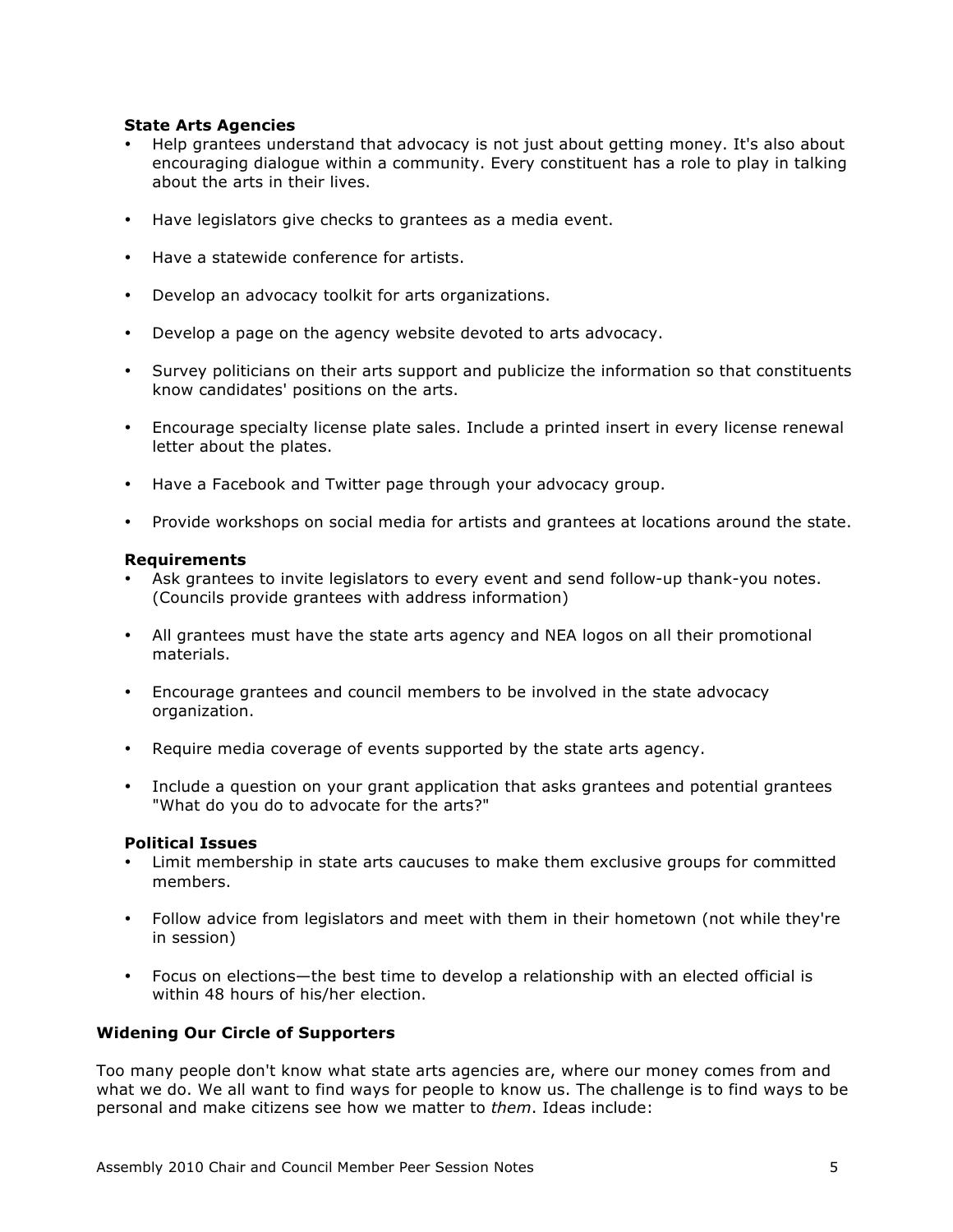- Reach out to others using conventional types of publicity through companion foundations, state cultural trusts and/or statewide advocacy groups.
- Use technology to widen support. Social media (e.g., Facebook, Twitter, etc.) is especially important with younger constituents. Legislators in South Carolina were effectively influenced this year by passionate young people who helped organize arts advocacy efforts using social media.
- Partner with a consultant or a marketing group for public relations and outreach. One example of a good partnership is [Discover Jersey Arts,](http://www.njartscouncil.org/discoverjerseyarts.cfm) a project of the New Jersey State Council on the Arts and the ArtPride New Jersey Foundation to raise awareness and arts participation in the state. Trying to do marketing through a state arts agency can take a long time, so New Jersey buys marketing through ArtPride.
- Take advantage of statewide meetings—arts council meetings, town hall meetings, public forums, etc. Wear a badge that identifies you as a council member and talk to people about the mutual interests of the agency and the group with which you're meeting.
- Nurture the personal relationships we already have with corporations, for-profit and nonprofit boards, civic groups, and others.
- Develop relationships with universities and schools—one of many ideas for developing broad-based arts support that is mapped out in [The Arts Ripple Effect](http://www.theartswave.org/about/research-reports) report.
- Focus on branding. Get the word out beyond putting your logos on materials. Help constituents get to know you. Make sure that grantees properly acknowledge the arts council. Make sure that legislators, elected officials and their staffs are properly acknowledged. Communicate regularly with all constituents, especially legislators.
- Remember that council members have many hats to wear and can represent the arts in every situation.

### **Council Engagement/Council Development**

Council members get appointed from many different walks of life. Some people are familiar with the work of state arts agencies and many are not. Serving on a state arts agency council is different from serving on the board of a nonprofit arts organization. A comprehensive and professional orientation to council service is crucial to helping appointees understand public service and their specific roles and responsibilities, especially when it comes to advocacy. Ideas for developing and engaging council members include:

- Be explicit in orientations about mission, goals and expectations, especially advocacy expectations. Help council members learn how to put expectations into practice.
- Include checklists of advocacy tips in orientation materials. (NASAA can help with this.)
- Use council meetings to educate people, including:
	- o Have panelists report on panel meetings.
	- o Provide entertainment with grantees.
	- o Do reports on advocacy activities and arts issues, etc.
	- $\circ$  Have receptions to help council members get to know each other better.